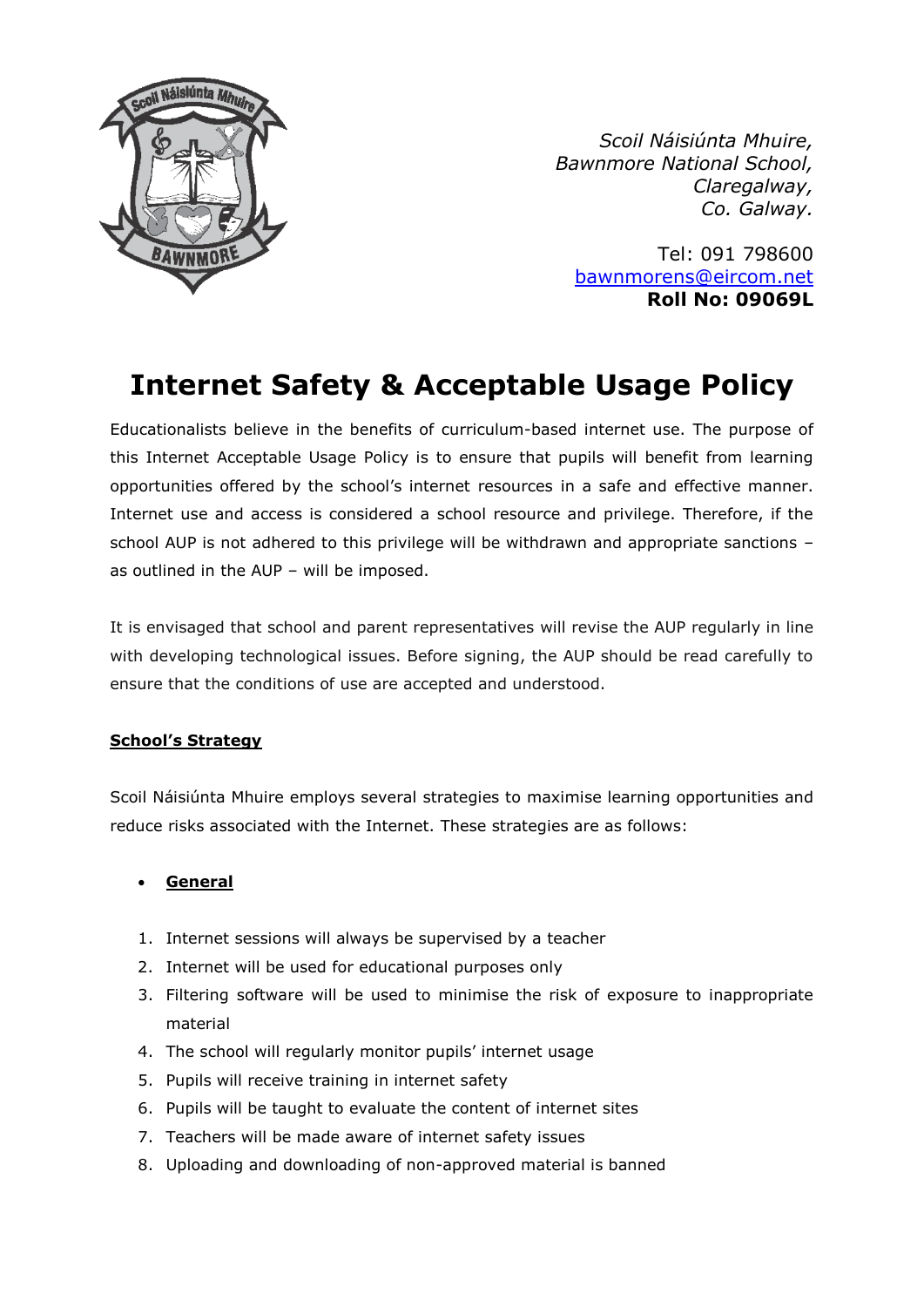- 9. Virus protection software will be used and updated on a regular basis
- 10. The use of personal floppy disks, external storage devices or CD-ROMS in school requires a teacher's permission
- 11. Pupils will always observe good 'netiquette' (etiquette on the internet) and will not undertake any action that may bring a school into disrepute

## • **World Wide Web**

1. Students will not intentionally visit Internet sites that contain obscene, illegal, hateful or otherwise objectionable materials

2. Internet will be used for educational purposes only

3. Students will never disclose or publicise personal information

4. Pupils will be taught appropriate use of the internet, using the [www.webwise.ie](http://www.webwise.ie/) teaching materials.

5. Pupils will be aware that any usage, including distributing or receiving information, school-related or personal, may be monitored for unusual activity, security and/or network management reasons.

#### • **Email**

Pupils will not have access to email facilities at school. Any emails to other children/schools, will be sent through the school email address

#### • **Internet Chat**

Students are not permitted to use internet chat rooms.

#### • **School Website and Social Media accounts**

**School website:** <http://www.bawnmorens.ie/>

**School Twitter Account:** Bawnmore N.S.

**School Facebook Page:** Scoil Náisiúnta Mhuire, Bawnmore National School

Pupils may create projects, artwork, writing or audio-visual recordings which would be suitable for publication on our school's website and/or social media accounts. Designated teachers will manage the publication of such material adhering to the stipulations below.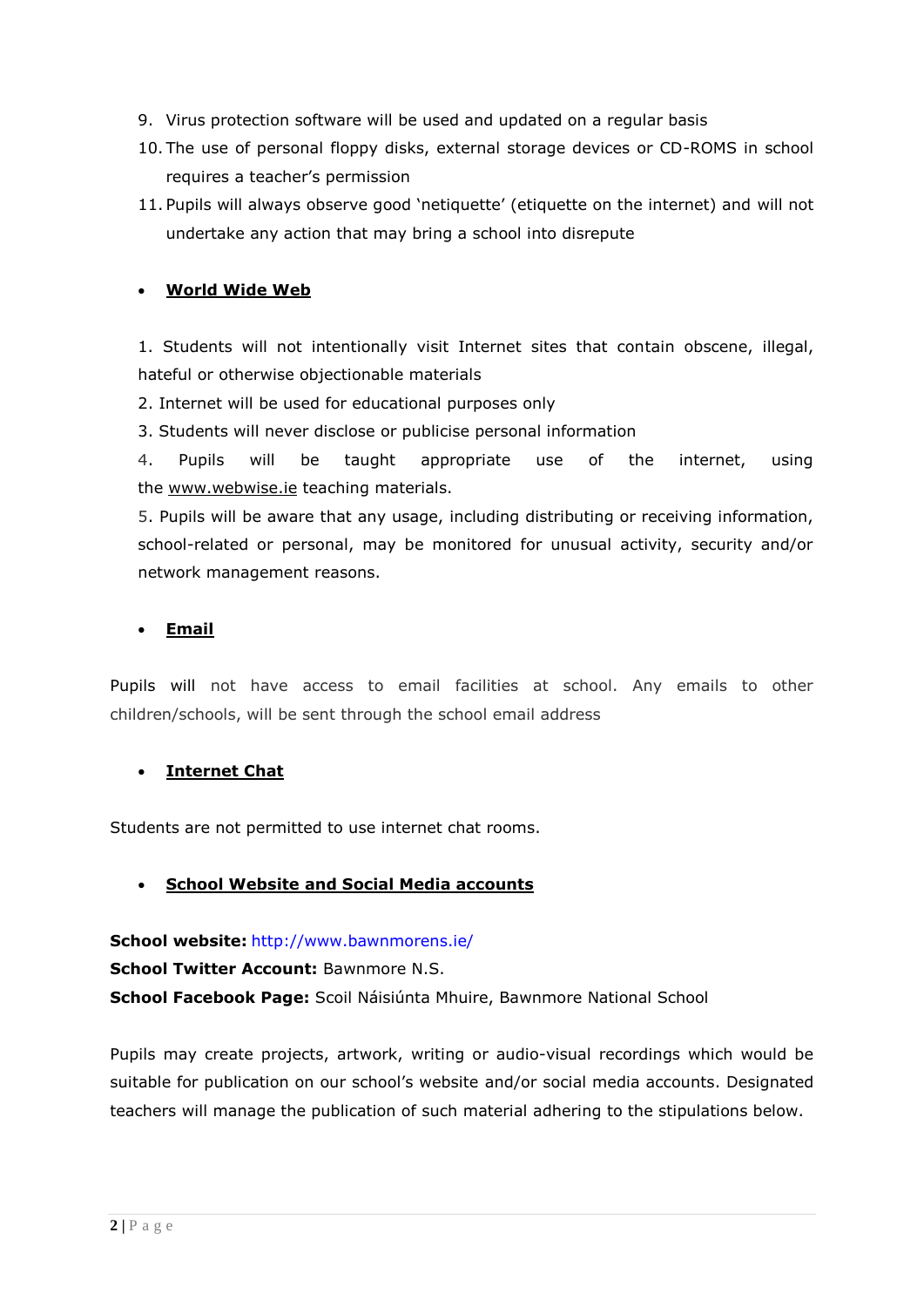- 1. Personal pupil information, home addresses and contact details will not be published on the school website and/or social media accounts
- 2. Class lists will not be published
- 3. Pupils' first name and last name will not be published beside their photograph
- 4. Digital photographs, video clips and audio clips will focus on groups and group activities rather than on individual pupils when possible
- 5. Where mobile phones/ipads are used to take photographs, these will be deleted as soon as the photographs are used for their purpose i.e. uploading to the school twitter account
- 6. Pupils will be given an opportunity to publish projects, artwork or school work on the school website and/or social media accounts
- 7. Teachers will select work to be published and decide on the appropriateness of such
- 7. Pupils will continue to own the copyright on any work published.

### • **Personal Devices**

- 1. The Board encourages parents to request that children leave mobile phones at home as they are valuable and may be lost or stolen.
- 2. Where it is deemed necessary that a pupil does bring a mobile phone to school, the phone must remain switched off and given to the class teacher at the beginning of the school day. The device must be labelled. The mobile phone may not be used, for any purpose, on school premises, grounds or during off-site school activities (such as school tour or sports activities.)
- 3. Parents are reminded that in cases of emergency, the school office remains the first point of contact and can ensure your child is reached quickly and helped in any appropriate way.
- 4. As stated in Circular 0010/2013, where a pupil with special educational needs, or with distinct educational requirements, have personal computers/tablets which may have been purchased for them by their parents, these will be permitted to be used within the school, subject to agreement and supervision.

## • **Legislation**

The school will provide information on the following legislation relating to use of the Internet which teachers, students and parents should familiarise themselves with:

- Data protection (Amendment) Act 2003
- Child trafficking and Pornography Act 1998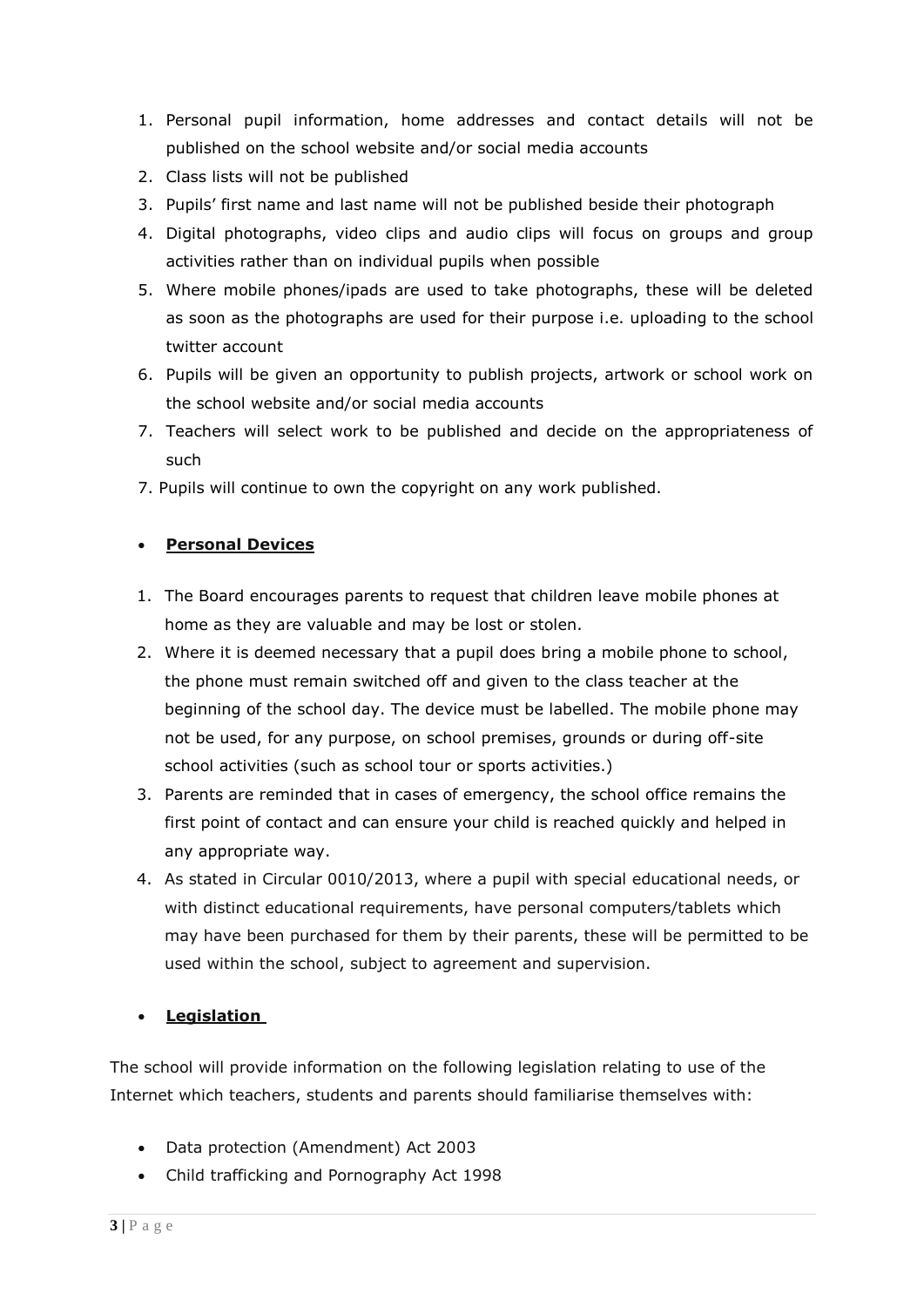- Interception Act 1993
- Video Recordings Act 1998
- The Data Protection Act 199

#### • **Support Structures**

The school will inform students and parents of key support structures and organisations that deal with illegal material or harmful use of the Internet.

### • **Sanctions**

Misuse of the Internet may result in disciplinary action, including written warnings, withdrawal of access privileges and, in extreme cases, suspension or expulsion. The school also reserves the right to report any illegal activities to the appropriate authorities.

This policy will be adopted by the Board of Management on \_\_\_\_\_\_\_\_\_\_\_\_\_\_\_\_\_\_\_\_\_and will be reviewed regularly as developments in technology continue to impact on education.

Signed: \_\_\_\_\_\_\_\_\_\_\_\_\_\_\_\_\_\_\_\_\_\_\_\_\_\_ Signed: \_\_\_\_\_\_\_\_\_\_\_\_\_\_\_\_\_\_\_\_\_\_\_\_\_\_ Chairperson of Board of Management Secretary/Principal

Date: \_\_\_\_\_\_\_\_\_\_\_\_\_\_ Date: \_\_\_\_\_\_\_\_\_\_\_\_\_\_\_\_\_